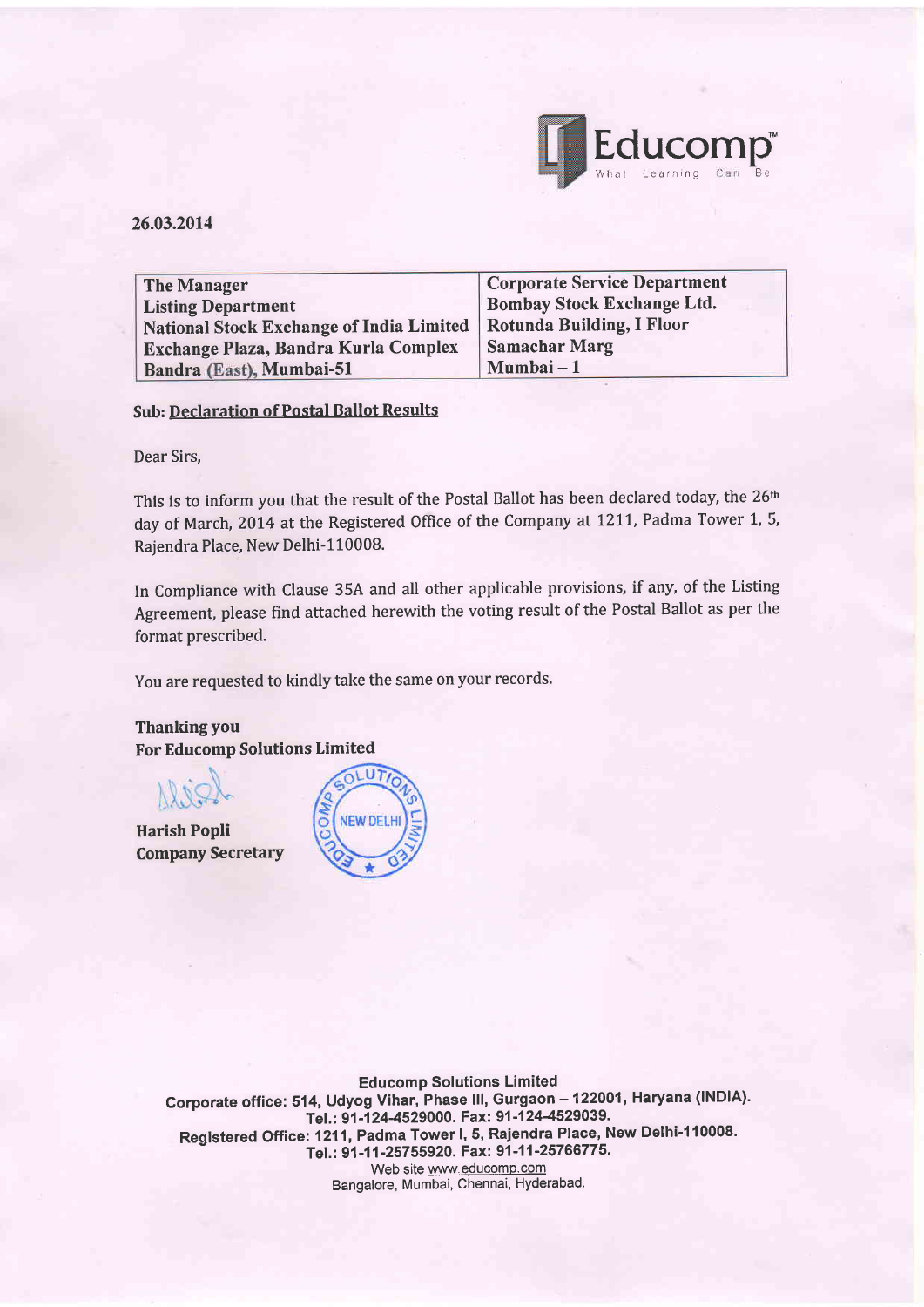

# DETAILS REGARDING THE POSTAL BALLOT VOTING RESULTS

- $\Phi_{\Phi}^{\Phi_{\Phi}}$ Date of the EGM i.e. the date of declaration of results of Postal Ballot: 26<sup>th</sup> March, 2014
- \* Total number of shareholders as on record date i.e. 14<sup>th</sup> February, 2014: 144375 (Cut off date for reckoning the voting rights of the shareholders)
- \* DETAIL OF THE AGENDA:

**ITEM NO. 1:** Re-appointment and payment of Remuneration to Mr. Shantanu Prakash as Managing Director of the Company.

| Resolution required: | Special              |
|----------------------|----------------------|
| Mode of voting:      | <b>Postal Ballot</b> |

## The details of the voting for the above resolution are as under:

| Promoter/<br><b>Public</b>                 | No. of<br><b>Shares</b> held | No. of Valid<br><b>Votes Polled</b> | % of Votes<br>Polled on<br>outstandin<br>g Shares | No. of<br>Votes-In<br>Favour | No. of<br><b>Votes</b><br><b>Against</b> | $%$ of<br>Votes in<br><b>Favour on</b><br><b>Votes</b><br>Polled | $%$ of<br><b>Votes</b><br><b>Against</b><br>on Votes<br>Polled |
|--------------------------------------------|------------------------------|-------------------------------------|---------------------------------------------------|------------------------------|------------------------------------------|------------------------------------------------------------------|----------------------------------------------------------------|
|                                            | (1)                          | (2)                                 | $(3)=[(2)/(1)]$<br>$*100$                         | (4)                          | (5)                                      | $(6)=[(4)$<br>$(2)]$ *100                                        | $(7)=[(5)/$<br>$(2)]*100$                                      |
| Promoter &<br>promoter<br>Group            | 54838245                     | 54838245                            | 100                                               | 54838245                     | $\mathbf{0}$                             | 100                                                              | $\theta$                                                       |
| Public-<br><b>Institutional</b><br>Holders | 26947693                     | 14365310                            | 53.3081                                           | 11648120                     | 2717190                                  | 81.0850                                                          | 18.9150                                                        |

Educomp Solutions Limited Corporate office: 514, Udyog Vihar, Phase III, Gurgaon - 122001, Haryana (INDIA). Tel.: 91-124-4529000. Fax: 91-124-4529039. Registered Office: 1211, Padma Tower I, 5, Rajendra Place, New Delhi-110008. Tel.: 91-11-25755920. Fax: 91-11-25766775. Web site www.educomp.com Bangalore, Mumbai, Chennai, Hyderabad.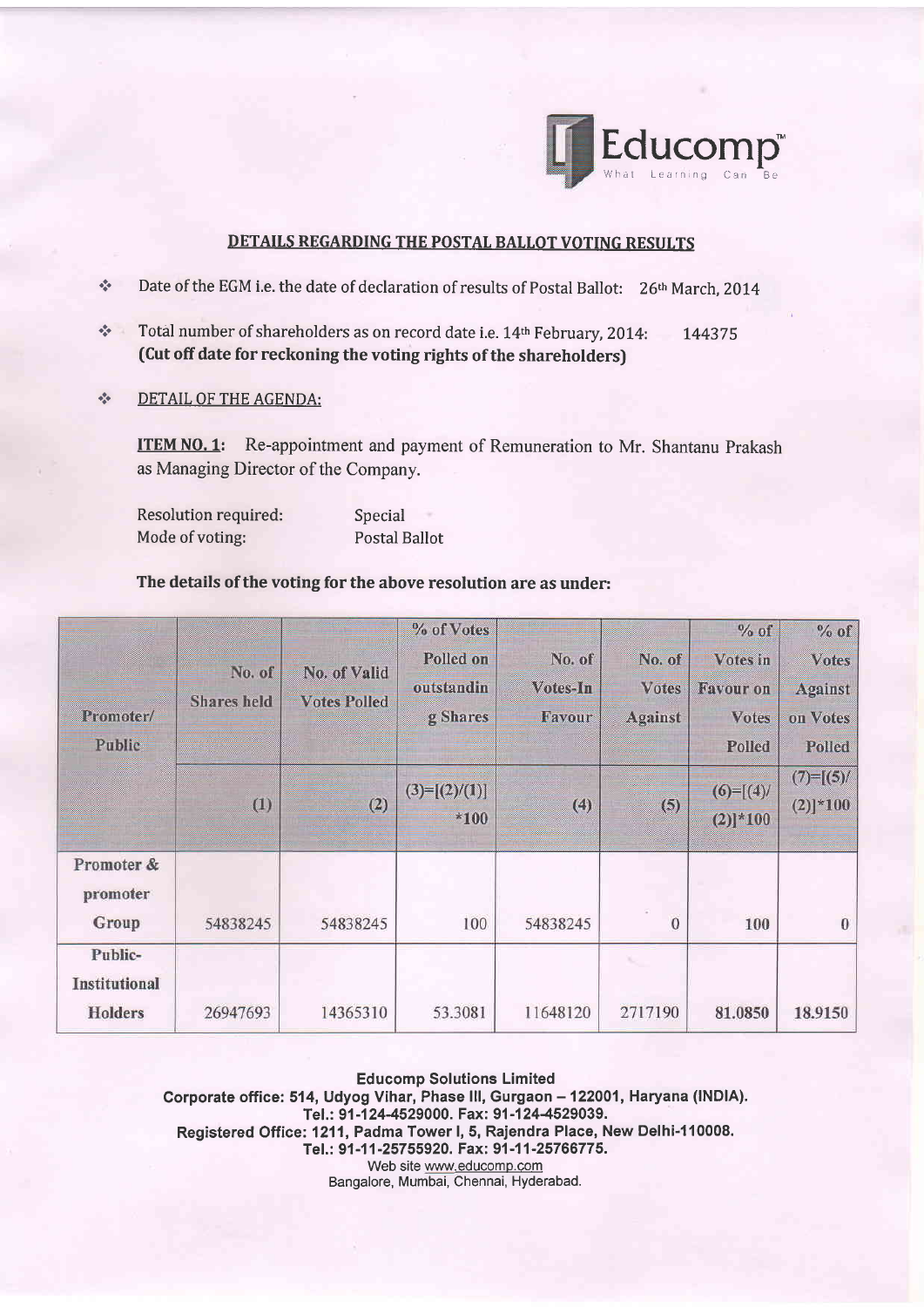|                      |           |          |         |          | Educomp <sup>*</sup><br>What | Learning Can Be |         |
|----------------------|-----------|----------|---------|----------|------------------------------|-----------------|---------|
| <b>Public-Others</b> | 40655130  | 216725   | 0.5330  | 169123   | 47602                        | 78.0357         | 21.9643 |
| Total                | 122441068 | 69420280 | 56.6968 | 66655488 | 2764792                      | 96.0173         | 3.9827  |

Thus, the above resolution has been duly passed with the requisite maiority.

ITEM NO. 2: Increase in the limit of Investment under section 372A of the Companies Act, 1956 in M/s Educomp Infrastructure & School Management Limited.

Resolution required: Mode of voting:

Special Postal Ballot

# The details of the voting for the above resolution are as under:

| Promoter/<br>Public             | No. of<br><b>Shares</b> held | No. of Valid<br><b>Votes Polled</b> | % of Votes<br>Polled on<br>outstandin<br>g Shares | No. of<br>Votes-In<br>Favour | No. of<br><b>Votes</b><br><b>Against</b> | $\%$ of<br>Votes in<br><b>Favour on</b><br><b>Votes</b><br>Polled | $%$ of<br><b>Votes</b><br><b>Against</b><br>on Votes<br>Polled |
|---------------------------------|------------------------------|-------------------------------------|---------------------------------------------------|------------------------------|------------------------------------------|-------------------------------------------------------------------|----------------------------------------------------------------|
|                                 | (1)                          | (2)                                 | $(3)=[(2)/(1)]$<br>$*100$                         | (4)                          | (5)                                      | $(6)=[(4)$<br>$(2)]$ * 100                                        | $(7) = [(5)$<br>$(2)]*100$                                     |
| Promoter &<br>promoter<br>Group | 54838245                     | 54838245                            | 100                                               | 54838245                     | $\mathbf{0}$                             | 100                                                               | $\bf{0}$                                                       |

Educomp Solutions Limited Corporate office: 514, Udyog Vihar, Phase III, Gurgaon - 122001, Haryana (INDIA). Tel.: 91-124-4529000. Fax: 91-124-4529039. Registered Office: 1211, Padma Tower I, 5, Rajendra Place, New Delhi-110008.<br>Care of the Art 1997, Care of The Oriental Art 25766775. Tel.: 91-11-25755920. Fax: 91-11-25766775. Web site www.educomp.com Bangalore, Mumbai, Chennai, Hyderabad.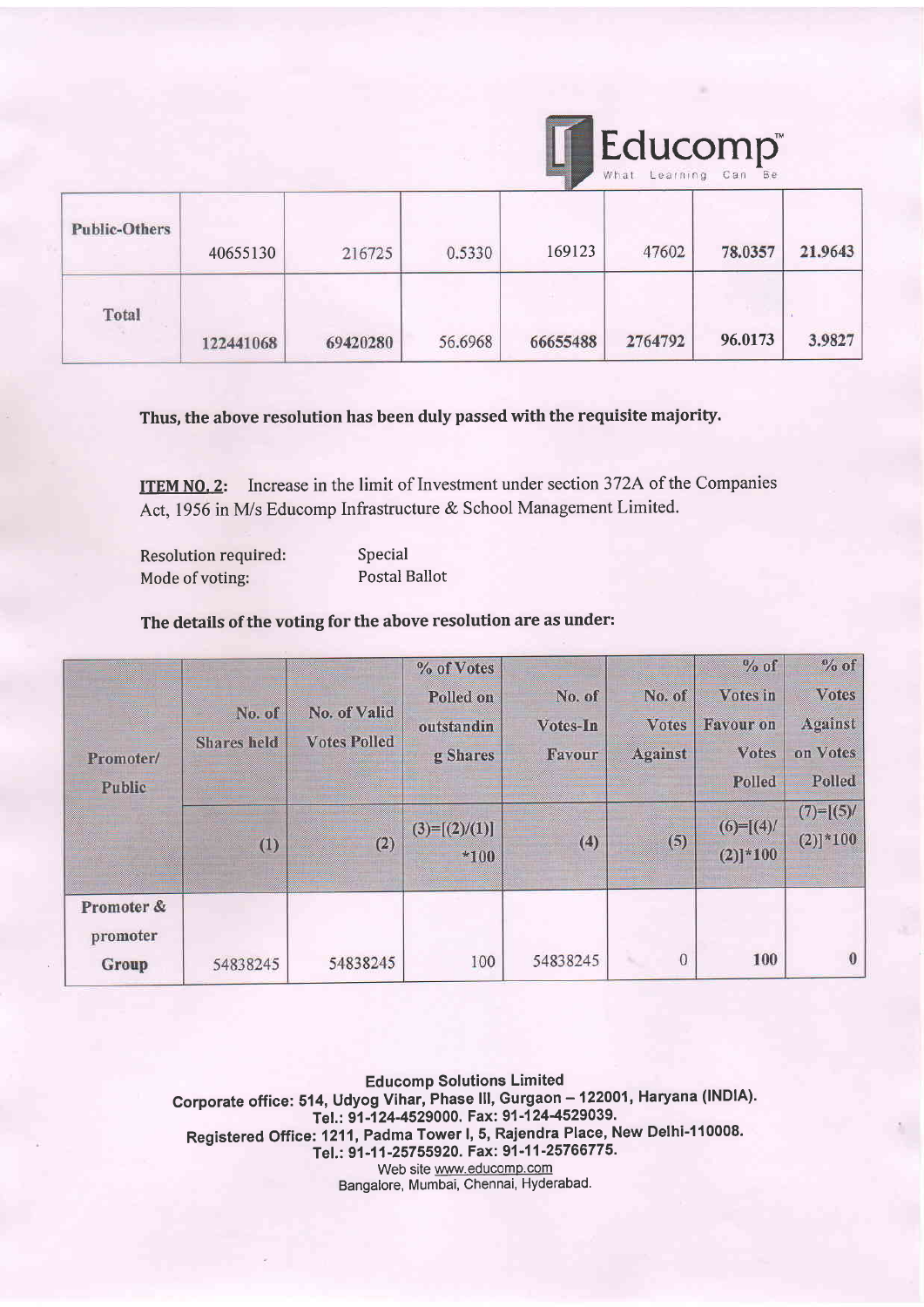|                                            |           |          |         |          | What     | Educomp®<br>Learning Can Be |          |
|--------------------------------------------|-----------|----------|---------|----------|----------|-----------------------------|----------|
| Public-<br><b>Institutional</b><br>Holders | 26947693  | 14365310 | 53.3081 | 14365310 | $\theta$ | 100                         | $\bf{0}$ |
| <b>Public-Others</b>                       | 40655130  | 212331   | 0.5222  | 189607   | 22724    | 89.2978                     | 10.7022  |
| <b>Total</b>                               | 122441068 | 69415886 | 56.6933 | 69393162 | 22724    | 99.9673                     | 0.0327   |

Thus, the above resolution has been duly passed with the requisite maiority.

ITEM NO. 3: Appointment and payment of remuneration to Mr. V.K. Dandona as Whole Time Director of the Company.

| <b>Resolution required:</b> | Special       |
|-----------------------------|---------------|
| Mode of voting:             | Postal Ballot |

# The details of the voting for the above resolution are as under:

| Promoter/<br>Public | No. of<br><b>Shares</b> held | No. of Valid<br><b>Votes Polled</b> | % of Votes<br>Polled on<br>outstandin<br>g Shares | No. of<br>Votes-In<br>Favour | No. of<br><b>Votes</b><br><b>Against</b> | % of<br>Votes in<br><b>Favour on</b><br><b>Votes</b><br>Polled | $%$ of<br><b>Votes</b><br><b>Against</b><br>on Votes<br>Polled |
|---------------------|------------------------------|-------------------------------------|---------------------------------------------------|------------------------------|------------------------------------------|----------------------------------------------------------------|----------------------------------------------------------------|
|                     | (1)                          | (2)                                 | $(3)=[(2)/(1)]$<br>$*100$                         | (4)                          | (5)                                      | $(6)=[(4)$<br>$(2)$ <sup>*100</sup>                            | $(7)=[(5)/$<br>$(2)]*100$                                      |

Educomp Solutions Limited Corporate office: 514, Udyog Vihar, Phase III, Gurgaon - 122001, Haryana (INDIA). Tel.: 91-124-4529000. Fax: 91-124-4529039. Registered Office: 1211, Padma Tower I, 5, Rajendra Place, New Delhi-110008. Tel.: 91-11-25755920. Fax: 91-11-25766775. Web site www.educomp.com Bangalore, Mumbai, Chennai, Hyderabad.